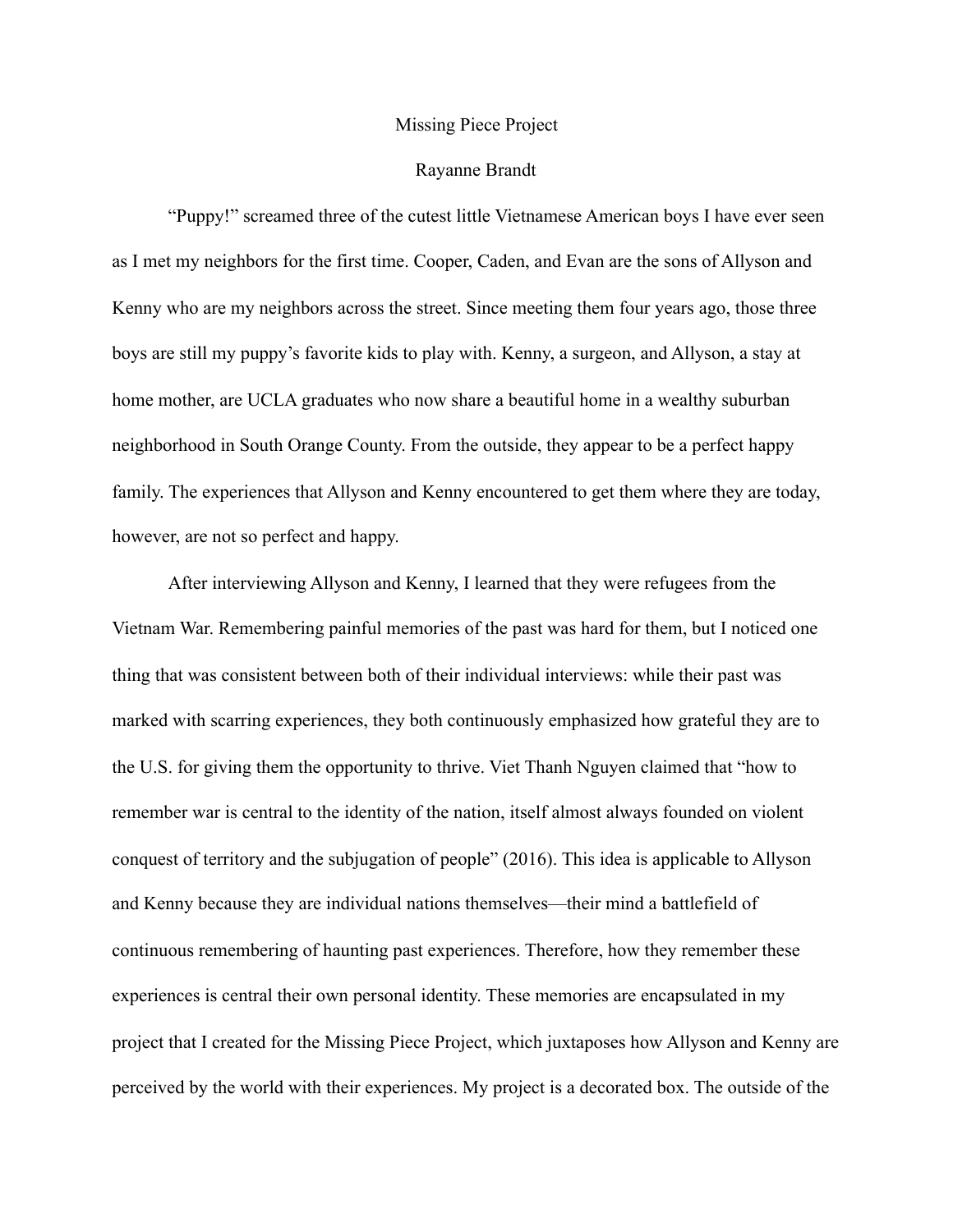box is wrapped in shiny, colorful wrapping paper. On top of the wrapping paper are glued quotes from Allyson and Kenny's interviews. These quotes are inspirational and reflect the positive outlook that Allyson and Kenny portray to the world. Here are a few examples: "through hardship, you appreciate life" and "without the war, I wouldn't be able to know true freedom." One perceives Allyson and Kenny as though they have nothing but positive things to say and are full of happiness, because this is how they portray themselves to the world. While the outside of the box reflects how the world perceives them, the inside of the box explains the experiences that Allyson and Kenny went through to produce the mindset of gratefulness and happiness that they have today. The inside has no shiny wrapping paper; instead it is the real material of the box. Inside lie folded pieces of paper that describe different scenes that Allyson and Kenny described about what they remember from escaping Vietnam, the refugee experience, and the second phase of struggles once they made it to the U.S. Rather than reflecting on their experiences through quotes about appreciation (which are on the outside), these inside stories are the real horrors that they had to endure to make it where they are today. For example, one of Allyson's stories is about her at seven years old on a boat leaving Vietnam for Indonesia. She described how they encountered another boat of men that offered to help tow her boat to their destination. The new boat got all of the women and children onboard, and tied the other boat with only the men on it to the back to tow it. Instead of being aid, they were actually Thai pirates and raped all of the girls aged 12-18. This story remains inside the box because it is a horrifying experience that most of the world does not know Allyson witnessed. It remains in her head and is part of who she is, but the words she puts out into the world are only positive on reflecting her gratefulness for her life today, to be away from that mess of the past. One of Kenny's stories from the inside of the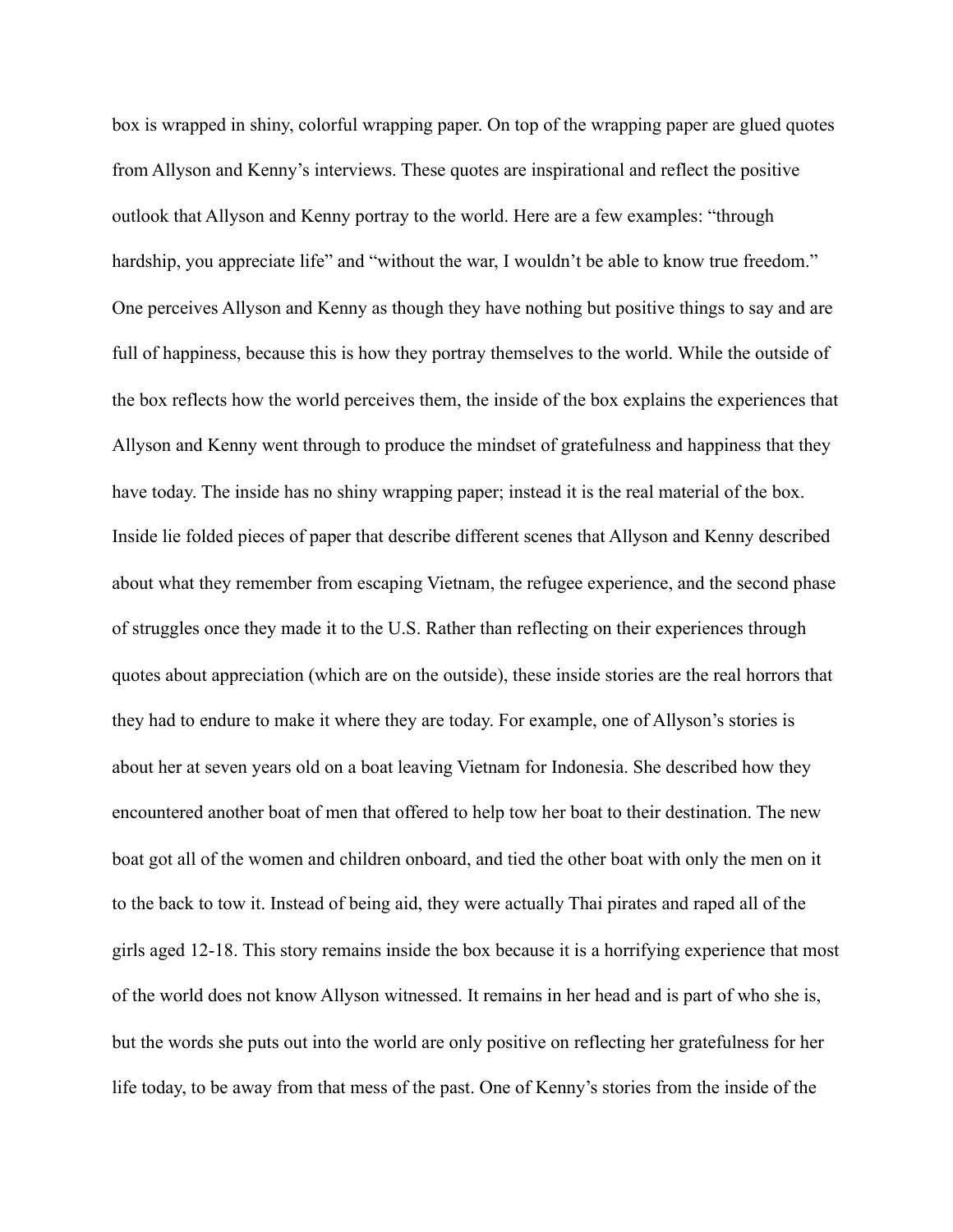box is about him still in Vietnam as a child before he left. He described how his father was imprisoned for 10 years for being in the military. He had no father, no food, no medicine, and no toys. The hospitals didn't even had beds so all of the patients had to lie on the floor. Again, this story is not what the world sees when they look at Kenny; rather, they see his positive attitude and thankfulness for his life today. This is exactly what the box imitates: the outside is decorated, happy, and colorful, which is what Allyson and Kenny's life looks like today, while the inside is real and raw, reflecting what most of the world does not know when they see Allyson and Kenny —memories of the experiences they endured that produced the outlook that they have today.

 In addition to Nguyen's concept of the impact of how war is remembered, Le Espiritu discusses the importance of ghost stories as part of the remembrances. She quotes Avery Gordon's point that "to study social life, one must confront the ghostly aspects of it" and adds that in order to do so, we must "tell ghost stories: to pay attention to what modern history has rendered ghostly and to write into being the seething presence of the things that appear to be not there" (Le Espiritu, 2008). This applies to my interview with Allyson and Kenny because while many may know that Allyson and Kenny are from Vietnam, they do not know the process of how they came over to the U.S. These stories are ghostly to the world because they are hidden to a point of forgetfulness due to never being talked about. Some of these stories are traumatic, embarrassing, or horrific to retell which is part of why they are so hidden. One story that Allyson told me was so personal to her that she said she never tells it to people, thus rendering it ghostly. The story is this: when Allyson had made it to the U.S. as a little girl, she would walk to school in the mornings by herself. One day, a man in a truck came and kidnapped her by picking her up and putting her in his truck. As he was driving away, he was saying and doing things to get a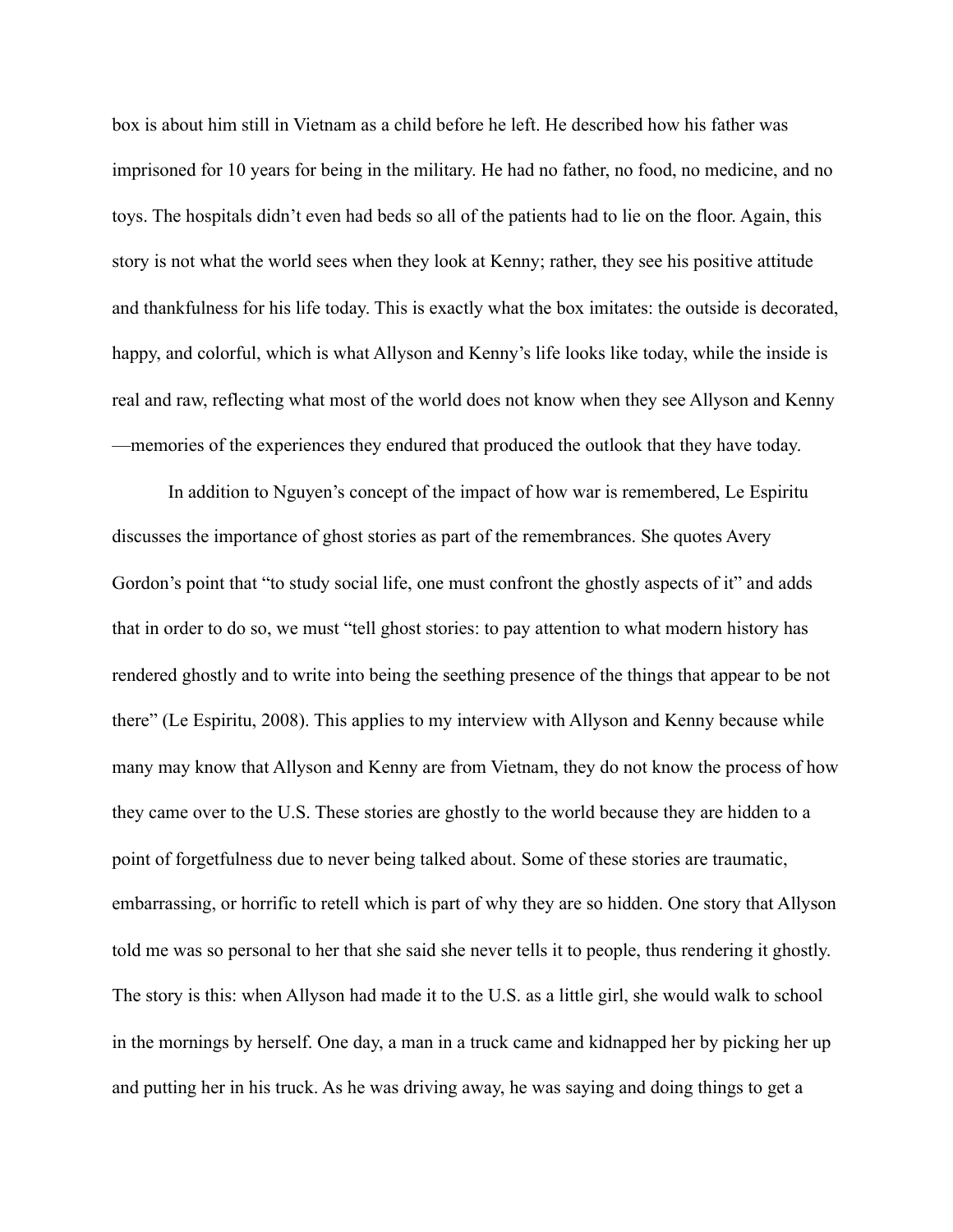reaction out of Allyson. She was so stunned and frightened that she produced no reaction at all no facial expressions, no words, no tears. This apparently was not what her kidnapper wanted, because he drove around to the back of the school and dropped her off, letting her go free. This story is deeply personal to Allyson and I thanked her for opening up to me about it. Because she holds it so deep in her memory, it rarely ever gets told. It is important that ghost stories like this get told because it sheds light into the frightening experiences that refugees continued to endure even after they came to the U.S. Had this story not been told, I would not have known that her hardships continued after her move. I instead may have blindly thought that once she made it to the U.S, all of her problems went away. This exemplifies the necessity of ghost stories being told as part of history: they display the truth that otherwise never would have been known.

 Along a similar path of ghost stories, Schlund-Vials discusses how the 'unspeakable' should be represented. She contends that "the ever important question of how to represent the 'unspeakable' often collides with culturally specific arguments about the form such representation should take" (Schlund-Vials 2012). Essentially, it is important to weigh *how* something so tragic that often goes unspoken of is represented. Especially with something so vast as an entire war, it is almost impossible to encapsulate every aspect into a single representation. While there are films, songs, museums, and more about the Vietnam War's history, the Missing Piece Project is an excellent way to integrate the extensive variants of perspectives and memories rendered "unspeakable" about the Vietnam War. It allows for individuals to put their own personal experiences into a form of art, contributing to the entire collection of projects. The real strength in this is because rather than having a single narrator to attempt to objectively summarize the entirety of the war and its effects, the Missing Piece Project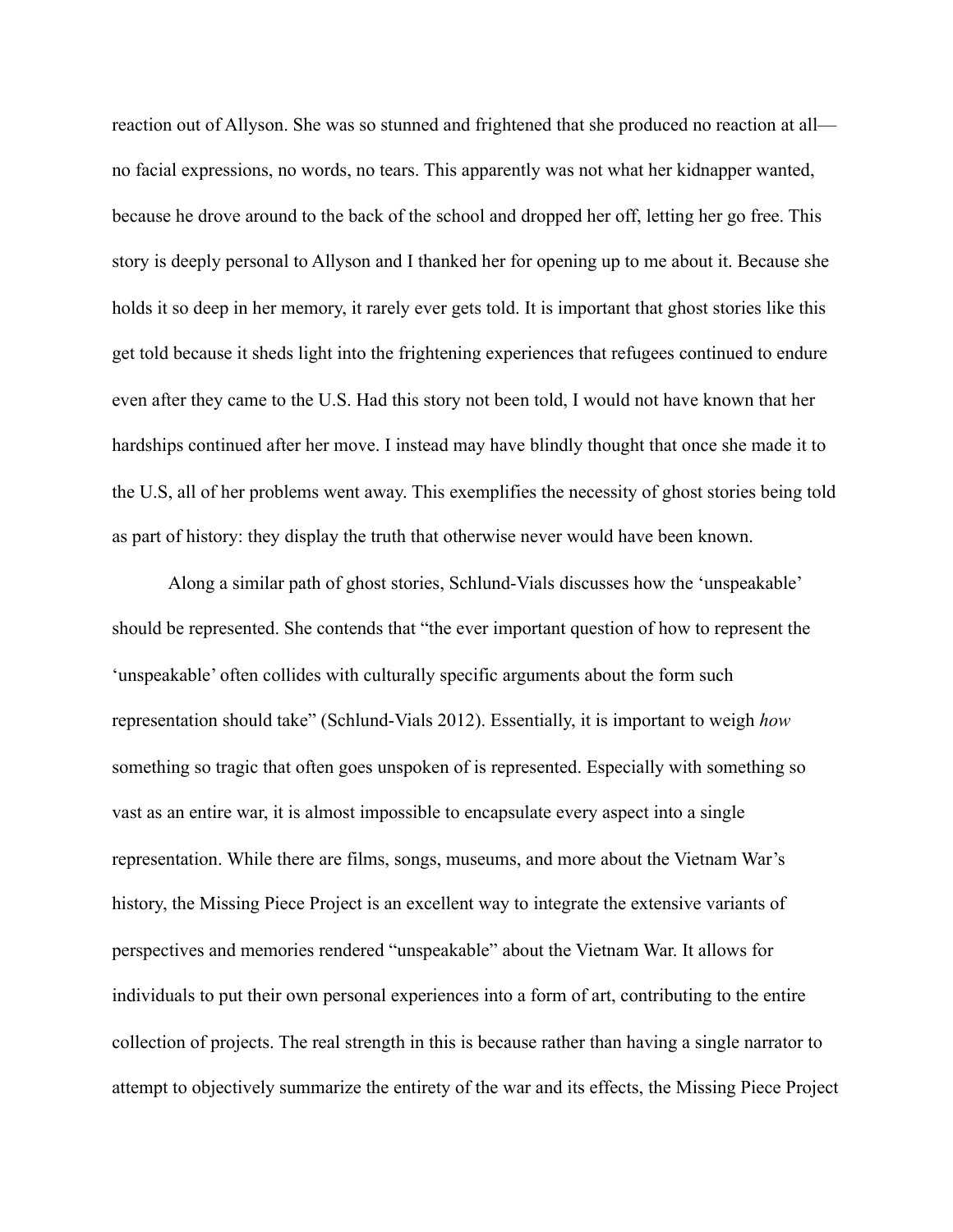allows for as many narrators to participate as desired. Everyone who submits a piece is contributing their portion and perspective to the entirety of the project, making their voices heard. Every narrator's subjective experiences combined contributes to the most accurate portrayal of memory as a whole. This is why I am proud to contribute my project to the Missing Piece Project.

 No one should ever have to go through what Allyson and Kenny went through. If no one experienced what they experienced, there would be nothing so "unspeakable" to speak about. However, what happened actually did happen, no matter how unspeakable it may seem. Therefore, it must be spoken about to reveal the truth. My project reveals Allyson and Kenny's truth, and I am proud to add their memories, experiences, and perspectives to the Missing Piece Project to contribute to making the invisible become visible and the unspeakable become spoken about.